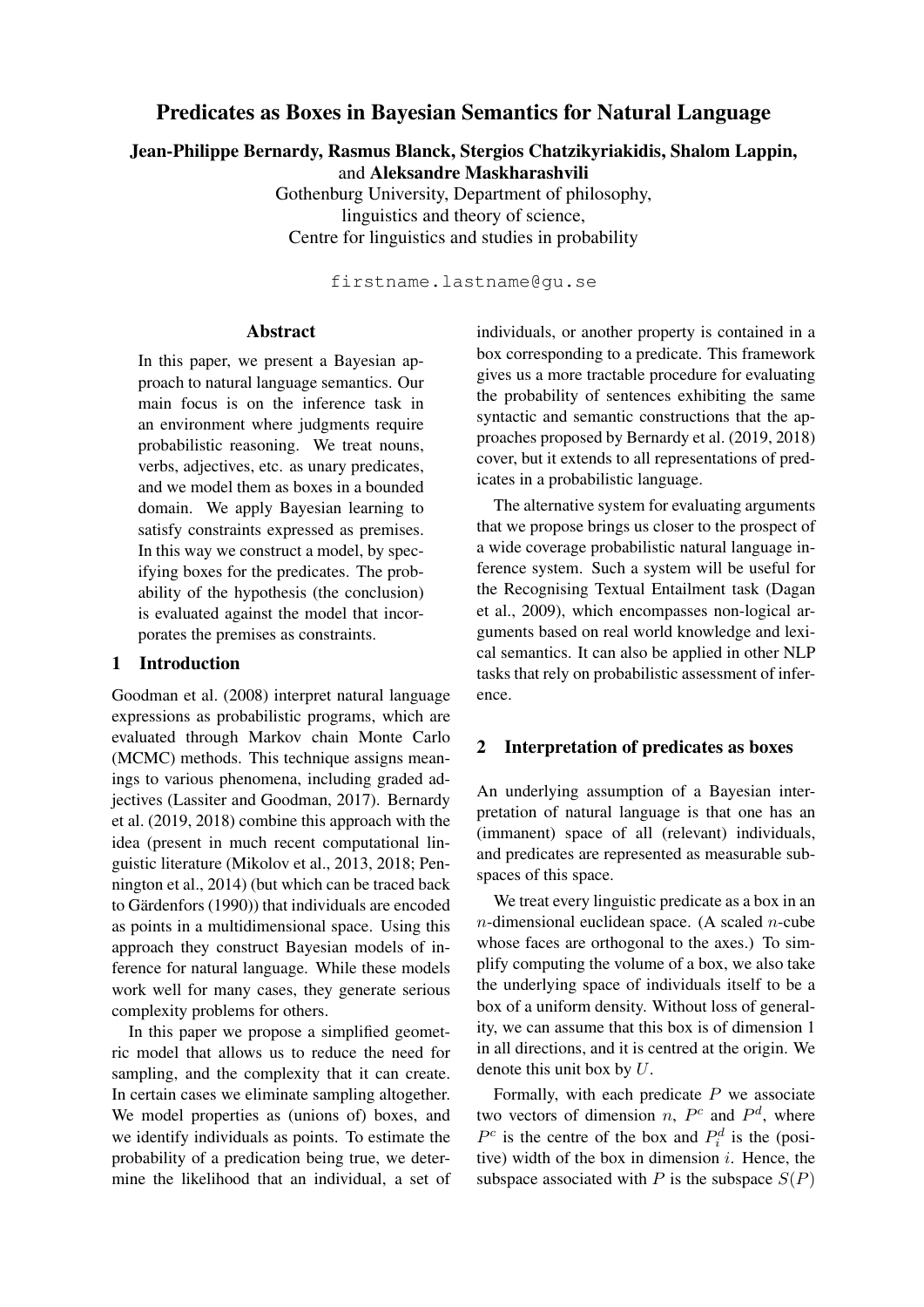given by

$$
P(x) = \forall i. ||x_i - P_i^c|| < P_i^d
$$

Note that  $S(P)$  itself never extends past the complete space:

$$
S(P) = U \cap \left\{ x \Big| \forall i. ||x_i - P_i^c|| < P_i^d \right\}
$$

(A box could isomorphically be defined using lower and higher bounds  $P^l$  and  $P^h$  with  $P^c =$  $0.5(P<sup>h</sup> + P<sup>l</sup>)$  and  $P<sup>d</sup> = 0.5(P<sup>h</sup> - P<sup>l</sup>)$ ).

Typically,  $P^c$  and  $P^d$  will be themselves sampled. In our experiments,  $P_i^c$  is taken in the uniform distribution on [0, 1], while  $1/P_i^d$  is taken in a beta distribution with parameters  $a = 2, b = 8$ .

#### 2.1 Relative clauses

Boxes are closed under intersections. Thus if we use the expression  $P \wedge Q$  to denote the intersection of the predicates P and Q, we have  $(P \wedge Q)^l_i =$  $\max(P_i^l, Q_i^l)$  and  $(P \wedge Q)_i^h = \min(P_i^h, Q_i^h)$ . The centre and the width of the box  $((P \wedge Q)^c$  and  $(P \wedge Q)^c$  $(Q)^d$  respectively) are recovered using the habitual formula.

#### 2.2 Quantifiers

With this in place, we can interpret quantifiers. In classical formal semantics the phrase "every P is Q" is interpreted by

$$
\forall x. P(x) \to Q(x)
$$

A naive translation of this formula yields:

$$
\forall x. (\forall i. ||x_i - P_i^c|| < P_i^d) \rightarrow (\forall i. ||x_i - Q_i^c|| < Q_i^d)
$$

Enforcing this condition *as such* in a probabilistic programming language is expensive. It requires:

- 1. Sampling an individual  $x$ .
- 2. Verifying if x satisfies the hypothesis  $(P(x))$ . If not, go back to point 1.
- 3. Check if x satisfies the conclusion  $(Q(x))$ . If not, stop, otherwise loop back to point 1.

Typically this loop is iterated thousands of times, in order to ensure that we do not miss (too many) points  $x$  where  $P$  holds but  $Q$  does not. Even though optimisations are possible in the general case, the above algorithm is inefficient. The condition that it tests is really intended to check the inclusion of  $S(Q)$  in  $S(P)$ . Because both spaces are boxes, this test can be done without sampling by checking the following geometric constraint:

$$
\forall i.P_i^l \le Q_i^l \land P_i^h \le Q_i^h
$$

where  $P^l = P^c - P^d$  and  $P^h = P^c + P^d$ .

## 2.3 Generalised quantifiers

Generalised quantifiers can also be efficiently implemented with box models. Consider the phrase "most P are Q." Following Bernardy et al. (2019, 2018), "most P are Q" can be interpreted as

$$
V(P \wedge Q) \ge \theta V(P)
$$

for a suitable proportion  $\theta$  matching the semantics of "most" in the context. Here,  $V(P)$  stands for the measure of  $S(P)$  in the space of individuals. In general, this measure is given by

$$
V(P) = \int \mathbf{1}(P(x)) \, \text{PDF}_{Ind}(x) \, dx
$$

with  $\mathbf{1}(c)$  being 1 if the condition c is true and 0 otherwise. Considering that individuals are elements in a high-dimensional space, if either the density of individuals PDF<sub>Ind</sub> or  $P(x)$  is nontrivial, the above integral is often non-computable symbolically. (This is the case, for example, if  $PDF_{Ind}$  is a Gaussian distribution). Instead it must be approximated numerically, often using a Monte Carlo method.

By contrast, if  $S(P)$  is a box in a uniform space, then we have

$$
V(P) = \prod_i (P \wedge U)_i^d
$$

Thus, "most P are Q" is interpreted as follows:

$$
\prod_i (P \wedge Q)_i^d \ge \theta \prod_i P_i^d
$$

#### 2.4 Graded predicates

We want our models to support predicates that correspond to comparative degree properties. To accommodate these properties we associate a degree function with predicates.

The degree to which an individual  $x$  satisfies a property  $P$  is

$$
s(P, x) = 1 - \max \left\{ \frac{||x_i - P_i^c||}{P_i^d} \middle| i \in [1..n] \right\}
$$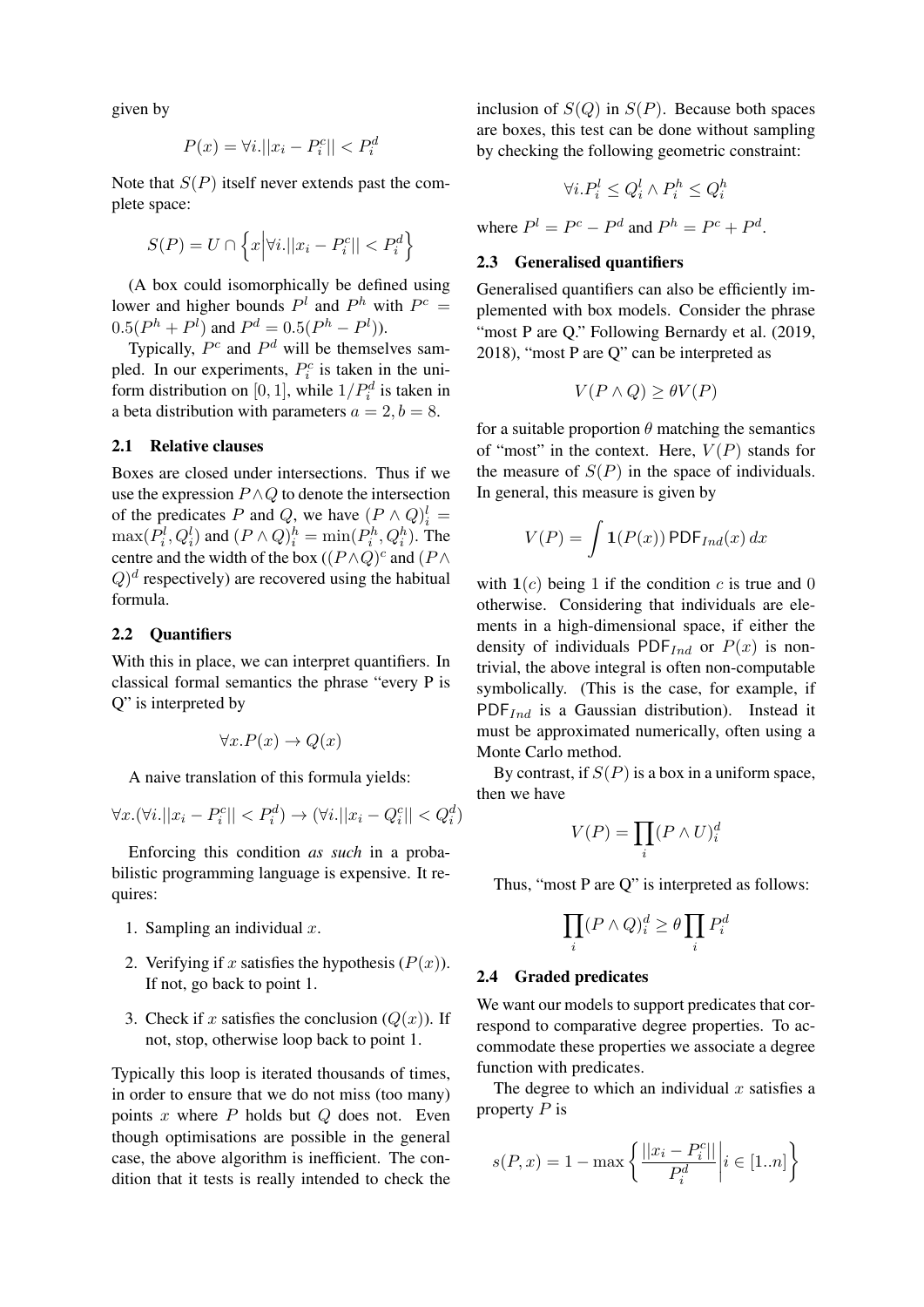This definition entails that the subspace corresponding to a predicate coincides with the space where its degree of satisfaction is positive. Formally:

$$
x \in S(P)
$$
 iff.  $s(P, x) > 0$ 

Additionally, the maximal degree of satisfaction is 1.

The phrase "x is taller then y" is interpreted as  $x$  satisfying the  $Tall$  predicate to a larger degree than  $y$ :

$$
s(Tall, x) > s(Tall, y).
$$

Predicates formed from positive comparatives are also boxes. For example, the predicate  $P(x) =$  $\lbrack x$  is taller than  $k$ " for some constant individual  $k$  is a box centered at  $Tall^c$  and whose widths is given by

$$
Tall^d = (1 - s(Q, y))P^d
$$

### 2.5 Negation and union

Boxes are closed under intersection, but not under negation nor union. Thus, in general, a predicate is represented by a union of disjoint boxes. If a predicate can be represented by a *single* box, we call it a *box-predicate*. Measuring the volume and checking intersection of general predicates is a straightforward combinatorial extension of the corresponding box-predicate algorithms.

However, general predicates cannot be associated with a degree, in the sense of the previous section – only box-predicates can. This limitation is in fact a welcome result. It correctly rules out phrases like "John is more not-tall than Mary" or "John is more tall or happy than Mary" as infelicitous, but sustains "John is shorter than Mary". Traditional formal semantic approaches to gradable predicates (e.g. Klein, 1980; Kennedy, 2007) have a problem excluding cases like "John is more not-tall than Mary."

# 3 Comparison with bisected multivariate Gaussian model

We highlight a few important differences between the present box model and the bisected multivariate Gaussian model proposed by Bernardy et al. (2018).

In the Gaussian model, individuals are represented as vectors, sampled in a multivariate Gaussian distribution of dimension  $k$ , with a zero mean and a unit covariance matrix. A (unary) linguistic predicate is represented as a pair of a bias b and a vector  $d: d$  is obtained by normalising a vector sampled in the same distribution as individuals, while  $b$  is sampled in a standard normal distribution. The interpretation of a predicate can be understood as a hyperplane orthogonal to  $d$  with  $b$  being the shortest distance from the origin to the hyperplane. An individual satisfies a predicate  $P$  if it lies on the far side of the hyperplane, as measured from the origin. Hence, every predicate partitions the vector space into two parts: one of individuals satisfying  $P$ , and one of individuals satisfying not- $P<sup>1</sup>$ 

In the box model, a linguistic predicate is represented as a box, and individuals satisfy the predicate if they lie inside the boundary of the box. Here, individuals are sampled in a uniform distribution. For gradable predicates, we see here an important difference: in the Gaussian model, an individual has a higher degree of  $P$  if and only if it lies further from the origin, while in the box model, having a higher degree of  $P$  means lying closer to the center of the box.

Priors differ between the Gaussian model and the box model. In the Gaussian model, an arbitrary individual has a 0.5 chance of satisfying an arbitrary predicate when no additional information is given. In contrast, in the box model, the same situation has a 0.15 chance of holding. While these priors are somewhat arbitrarily chosen, they reflect the different geometric structures of the two models. If, in the box model, an arbitrary predicate corresponded to a box covering half the space, any additional predicate would force intuitively very non-probable configurations of the space. In particular, each additional predicate would have a lower probability of holding for an arbitrary individual.

The Gaussian model evaluates the size of a predicate by estimating the volume of the space beyond the corresponding hyperplane using MCMC sampling. Similarly, degrees of predicate inclusion (used for the interpretation of generalised quantifiers) are calculated by estimating the volume of the overlapping space. Approximation of the volumes by sampling is required since the density of individuals in the space is non-trivial. By contrast, in the box model, the volume of a predicate extension can be calculated by symbolic

<sup>&</sup>lt;sup>1</sup>In a recent work, Bernardy et al. (2019) propose a Gaussian model in which a predicate divides the space into three disjoint sections, but we set aside a detailed comparison with that model.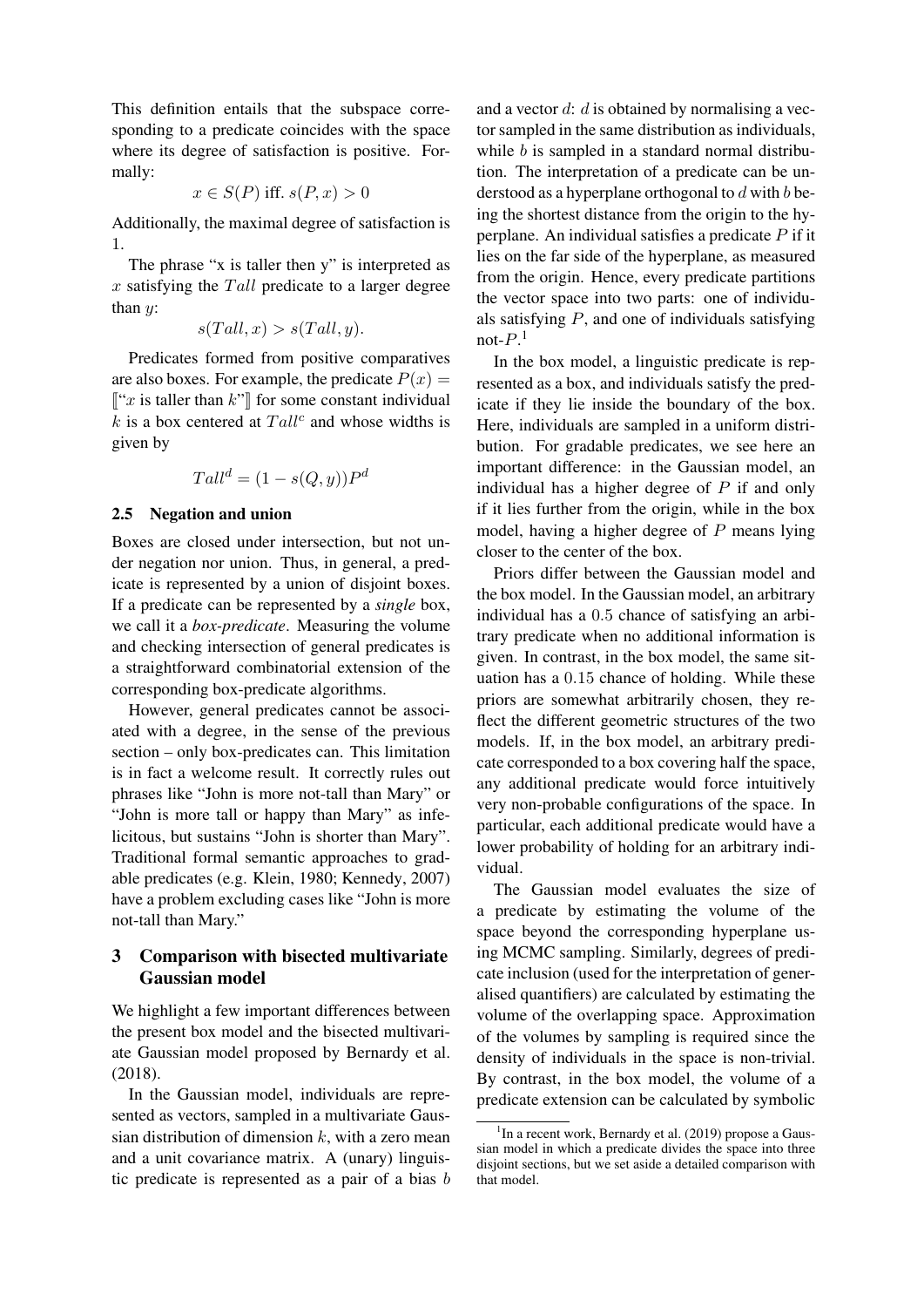means, since every such extension is a box, the surrounding space is bounded, and individuals are distributed uniformly in this space.

The evaluation of inclusion differs between the two models. In the Gaussian model, a predicate  $P$  is fully contained in a predicate  $Q$  if and only if the corresponding hyperplanes are parallel and the distance of  $P$  from the origin is greater than the distance of  $Q$  from the origin. This configuration is stochastically impossible to obtain, meaning that the system would fail to evaluate any argument with "every  $P$  is  $Q$ " among its premises. This condition can be relaxed in several ways to make it satisfiable. Bernardy et al. (2019, 2018) sample elements from  $P$  and check if all satisfy Q. The issue with this approach is that if the predicate  $P$  is far from the origin, then the density of individuals is so low that sampling does not converge in a reasonable time. Another possibility is to check that the angle between the planes defining P and Q is less than a certain threshold  $\alpha$ . But this raises another issue: implication is no longer transitive (even if the angle between  $P$  and  $Q$  is less  $\alpha$  and the angle between  $Q$  and  $R$  is also, it does not follow that  $P$  and  $R$  are also separated by an angle less than  $\alpha$ .)

By contrast, the box model interprets inclusion of  $P$  in  $Q$  by placing the box for  $P$  strictly inside the boundaries of  $Q$ . This is easier to obtain, by sampling the dimensions for the box  $P$  within the box Q. As a consequence, any predicate contained in another predicate has a strictly lower chance of holding for an arbitrary individual than any arbitrary predicate has.

We did a preliminary evaluation of our model using the testsuite for probabilistic inference developed by Bernardy et al. (2019). While there is no gold standard to evaluate against, the results obtained by our model are more stable than the ones obtained from the Gaussian model. This is likely to depend on the indeterminacy introduced by sampling in the Gaussian model: increasing the number of samples would improve stability, but also lead to longer computation times.

# 4 Related Work

Boxes in Euclidean spaces are simple objects, and as such they have already been considered as geometric representations of predicates. Vilnis et al. (2018) use boxes to encode WordNet lexical entries (unary predicates) in order to predict hyper-

nyms. Like us, they take the distribution in the vector space to be uniform, and the probability of a predicate is defined as the volume of the corresponding box. In our work, we use a Bayesian model. It is best suited to represent a small number of predicates, and to fully model the uncertainty of the boundary for each box. Vilnis et al. (2018) opt for a neural network to learn a large number of box positions. This is appropriate, given that their data set is the complete WordNet hypernym hierarchy. Their model converges on a single mapping of predicates to precise box boundaries, rather than to a distribution of such mappings.

We have not yet tested the box representation of words by Vilnis et al. (2018) for our task, but we plan to do so in future work. As our approach applies Bayesian sampling, we will need to modify the sizes of certain boxes to deal with a data set of this kind. It is important to recall that because their representations are learned for the purpose of detecting the WordNet hypernymy, they do not need to contain any additional lexical information not required for this task.

### 5 Future Work and Conclusion

We present an approach to natural language inference based on Bayesian probabilistic semantics for natural language. It differs from the work of Bernardy et al. (2019, 2018) in several respects. The main distinction is that we model predicates as boxes contained in a unit box, while they use (infinite) subsets of a vector space equipped with a Gaussian density. The density of the distribution in the current approach is uniform, which allows us to construct a more computationally efficient system for estimating the probability of the conclusion of an argument, given its premises. Our system is more stable than the one described by Bernardy et al. (2019) when tested against their test suite.

We have been relying on expert subjects for judgments on the strength of probabilistic inferences. In future work, we plan to collect crowdsourced data to ground these estimates or try to crowd source existing categorically annotated datasets like the FraCas test suite (Cooper et al., 1996), and use the mean judgments that we obtain as the target values for our system. Another way of testing our system would be to evaluate against the categorically annotated datasets, e.g. the Fra-CaS test suite. Success in this case would con